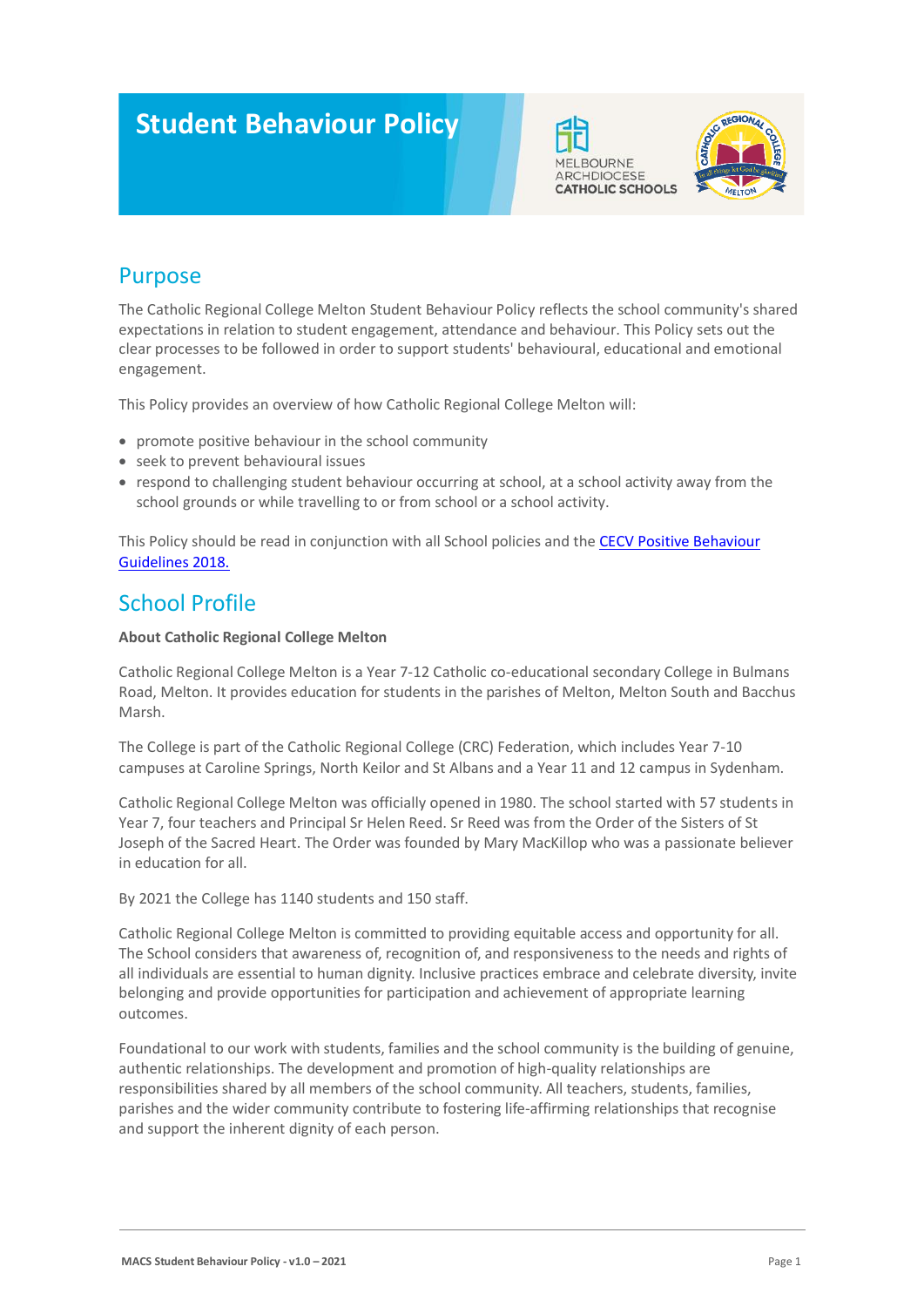### **Rationale Catholic Regional College Melton**

At Catholic Regional College Melton we strive to provide an inclusive education which values diversity and celebrates difference. Diversity is enacted through a pedagogy of inclusion and a commitment to uphold the rights of all to be welcomed, valued, acknowledged and actively engaged in education. Our learning community is committed to processes that support all students to make optimal progress and respect the rights of all students to learn in a positive and supportive environment. We seek to provide successful participation and to intervene as early as possible when students are not actively engaged in learning. Student behaviour is linked to the quality of the learning experiences. Purposeful, authentic, and relevant learning experiences that are of a sufficiently challenging yet achievable standard maximise positive behaviour.

#### **Vision**

The founding Principal of CRC Melton, Sr Helen Reed, described the school's philosophy as follows:

*"In this Catholic school we would aim through our education and our teaching of the Catholic faith to create a Christian educational community where human knowledge, enlightened and enlivened by faith, is shared by teachers, students and parents in a spirit of freedom and love".*

This is a goal worth striving for and we do so with faith and hope, knowing that Christ is the source of our efforts and our unity.

As a Catholic school, we aim to:

- show the vital place of faith in living
- offer experience of prayer and worship
- develop values of empathy, service and love.

Our goals are:

- Catholic values
- Community responsibility
- Lifelong education
- Critical thinking
- Learning through experience
- Flexible and contemporary programs
- Building resilience

#### **Mission**

Our College mission is to nurture the personal, spiritual and academic growth of each individual in this community in an atmosphere of faith, care, support and encouragement.

We aim to foster the growth of personal worth and to develop the gifts of each individual through the pursuit of prayer, knowledge, communication and service to each other.

While respecting individual differences, we challenge each other to use our talents in the best way possible.

We encourage personal excellence, self-discipline, and a sense of responsibility, which is displayed in our respect and concern for the well-being of all.

Through this community of purpose, Catholic Regional College - the students, parents and staff - will be a sign of God's presence in the local community.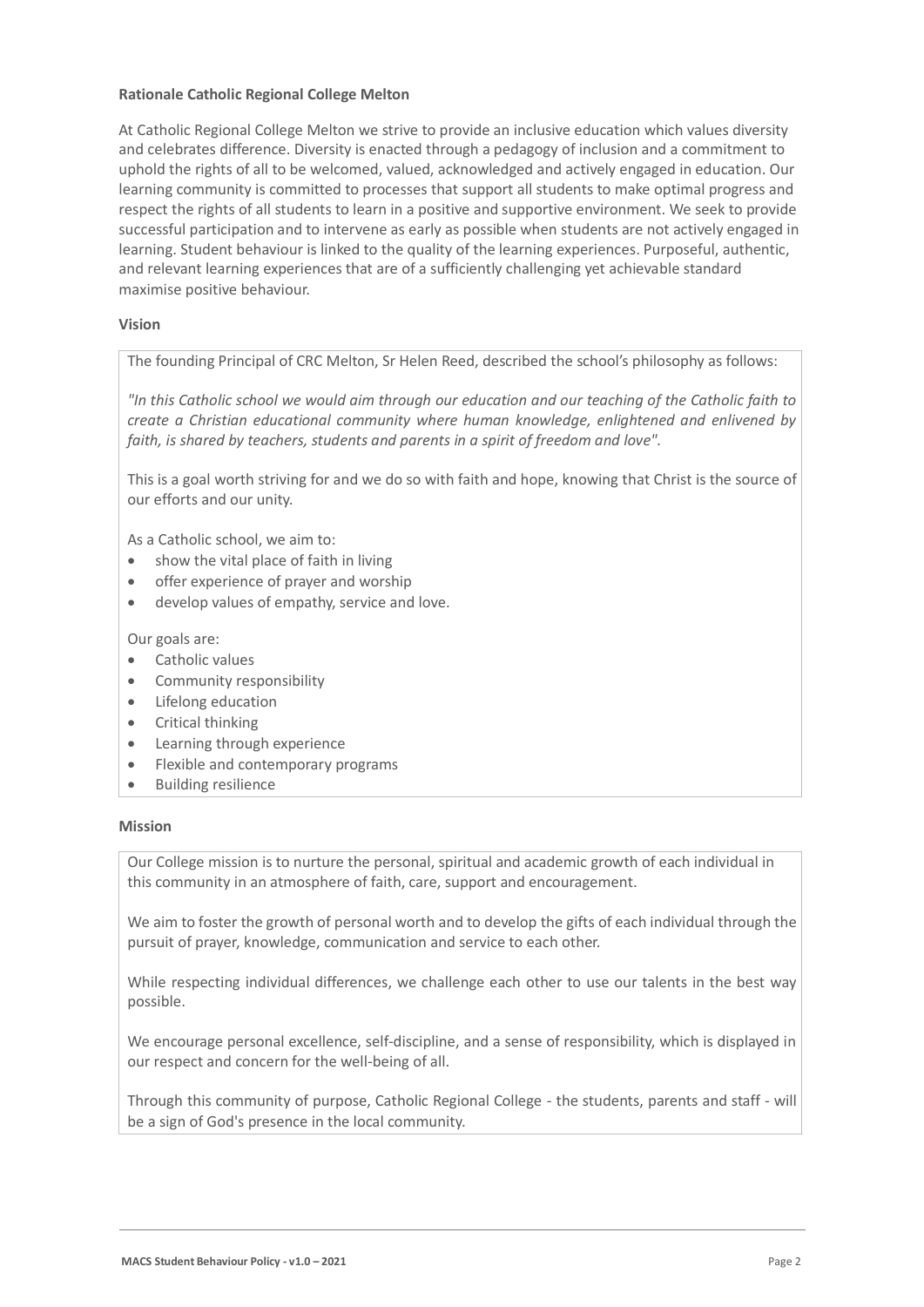### **Aims**

Our school is a community that exemplifies the gospel values of love, forgiveness, justice and truth. Our school community recognises that everyone has the right to be respected, to feel safe and be safe and, in turn, our school community acknowledges each member's own obligation to behave responsibly. This Policy is intended to guide our school's actions. It has been developed in consultation with the school community and seeks to prioritise respectful relationships and safety in response to the rights and needs of all members of the school community. A safe and supportive environment respects the rights of all students to learn, the rights of all teachers to teach and the rights of all members of the school community to be safe.

Every person at the school has a right to feel safe, to be happy and to learn. Therefore our school aims:

- to promote the values of honesty, fairness and respect for others
- to acknowledge the worth of all members of the community and their right to work and learn in a positive environment
- to maintain good order and harmony
- to affirm cooperation as well as responsible independence in learning
- to foster self-discipline and to develop responsibility for one's own behaviour.

### **Guiding Principles**

Catholic Regional College Melton strives to build a safe and positive school environment that is guided by Gospel values and honours the dignity of the individual, the family and the school.

The development and promotion of high-quality relationships are responsibilities shared by all members of the school community. Teachers, students, families, parish members and the wider community contribute to and share in the responsibility to foster life-affirming relationships that recognise and support the inherent dignity and safety of each person. All members of the school community are expected to contribute to the mission and vision of the school and to understand their rights and acknowledge their obligation to behave responsibly.

As a provider of Catholic education, the school Principal will take into account the need for the school community to represent and conform with the doctrines, beliefs and principles of the Catholic faith when making decisions regarding matters of school administration, including enrolment. Pupils and families who are members of other faiths are warmly welcomed at our school. However, the school reserves its right to exercise its administrative discretion in appropriate circumstances, where it is necessary to do so to avoid injury to the religious sensitivities of the Catholic school community.

It is vitally important that the school is made fully aware of each child's individual circumstances insofar as these may impact upon his or her physical, functional, emotional or educational needs, particularly where the school is required to provide additional support to the child.

### **Definitions**

- **Behaviour** is defined as the way in which one acts or conducts oneself, especially towards others. In general terms, it can be considered to be anything we say or do.
- **Appropriate behaviour** is behaving in a manner that is suitable for a public gathering, respecting the other members of the forum (class, meeting, assembly, gathering) and treating others as you would wish to be treated. Members are encouraged to take responsibility for their actions and to show mutual respect, maturity, and common sense. In general, appropriate behaviour is any behaviour that contributes to the positive learning environment and aligns with our school rules, codes of conduct and behavioural expectations.
- **Inappropriate behaviour** or unacceptable behaviour (including bullying, harassment and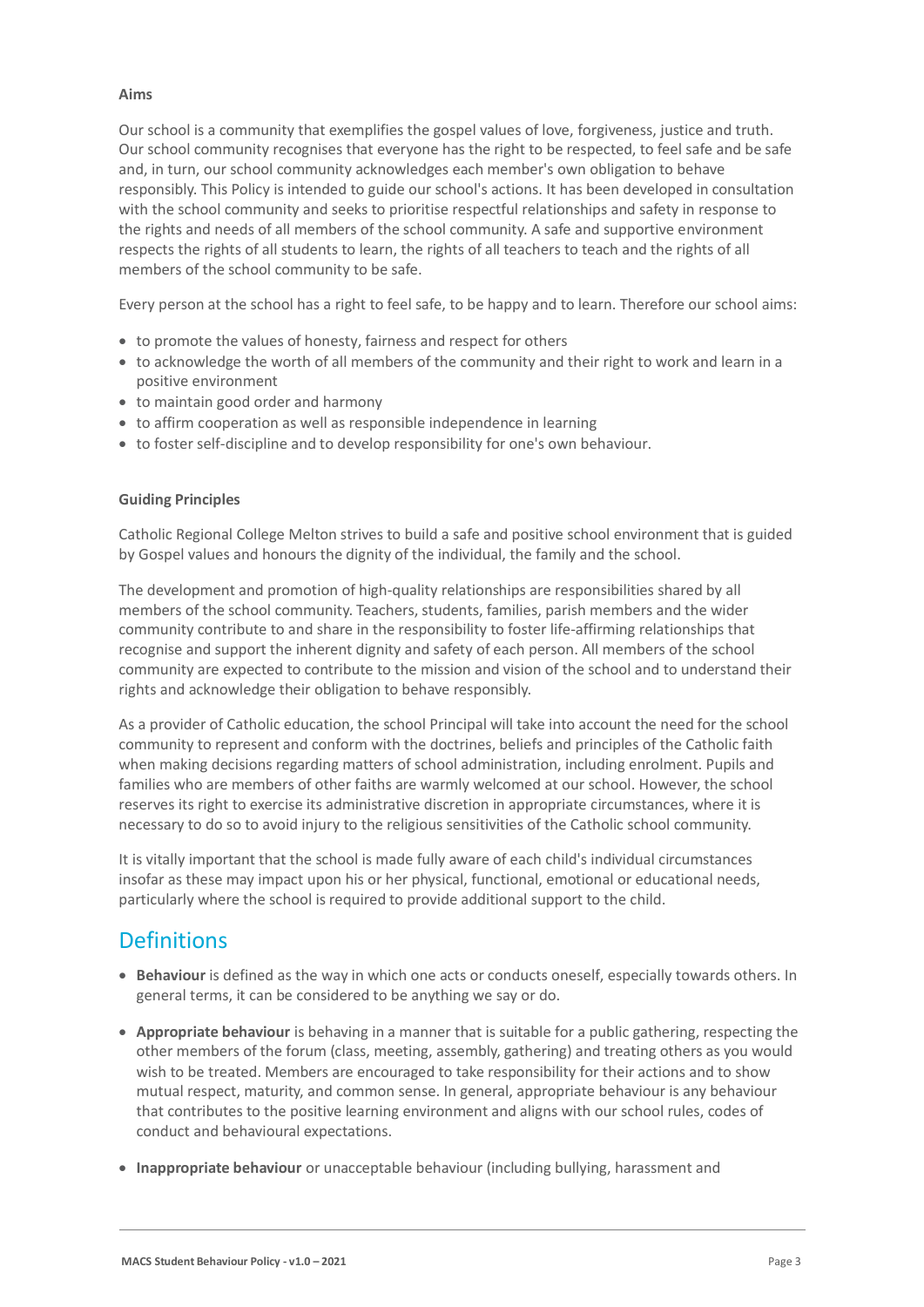victimisation), may involve actions, words or physical gestures that could reasonably be perceived to be the cause of another person's distress or discomfort. Unacceptable behaviour does not have to be face-to-face, and may take many forms such as gestures, written, telephone or e-mail communications or through social media.

- **Discriminatory conduct** is conduct whereby an individual is treated less favourably on the basis of a relevant attribute, including their sex, race, sexual orientation, age, disability, religion, physical appearance or belief or gender reassignment. Such action may constitute discriminatory conduct that is contrary to Commonwealth and Victorian anti-discrimination legislation.
- **Bullying** is a broad concept which may generally be characterised as offensive, intimidating, malicious or insulting behaviour, an abuse or misuse of power through means that undermine, humiliate, denigrate or injure the recipient. Bullying generally involves a series or pattern of events in which one individual has demonstrated unacceptable behaviour towards another individual. Please refer to Catholic Regional College Melton Bullying Prevention Policy for further details.
- **Challenging behaviour** is behaviour that significantly challenges the day to day functioning of the school. The behaviour impacts on learning and interrupts students' and staff capacity to feel safe or function in a safe and orderly environment.
- **At Risk behaviour** is any behaviour that has the potential to cause harm or injury to self or other. This includes physical, emotional or psychological harm.
- **Criminal offences** refers to forms of unacceptable behaviour that may be serious enough to constitute a criminal offence. If Catholic Regional College Melton becomes aware that an offence has been or may have been committed, these concerns will be reported to the police or other authorities, as appropriate.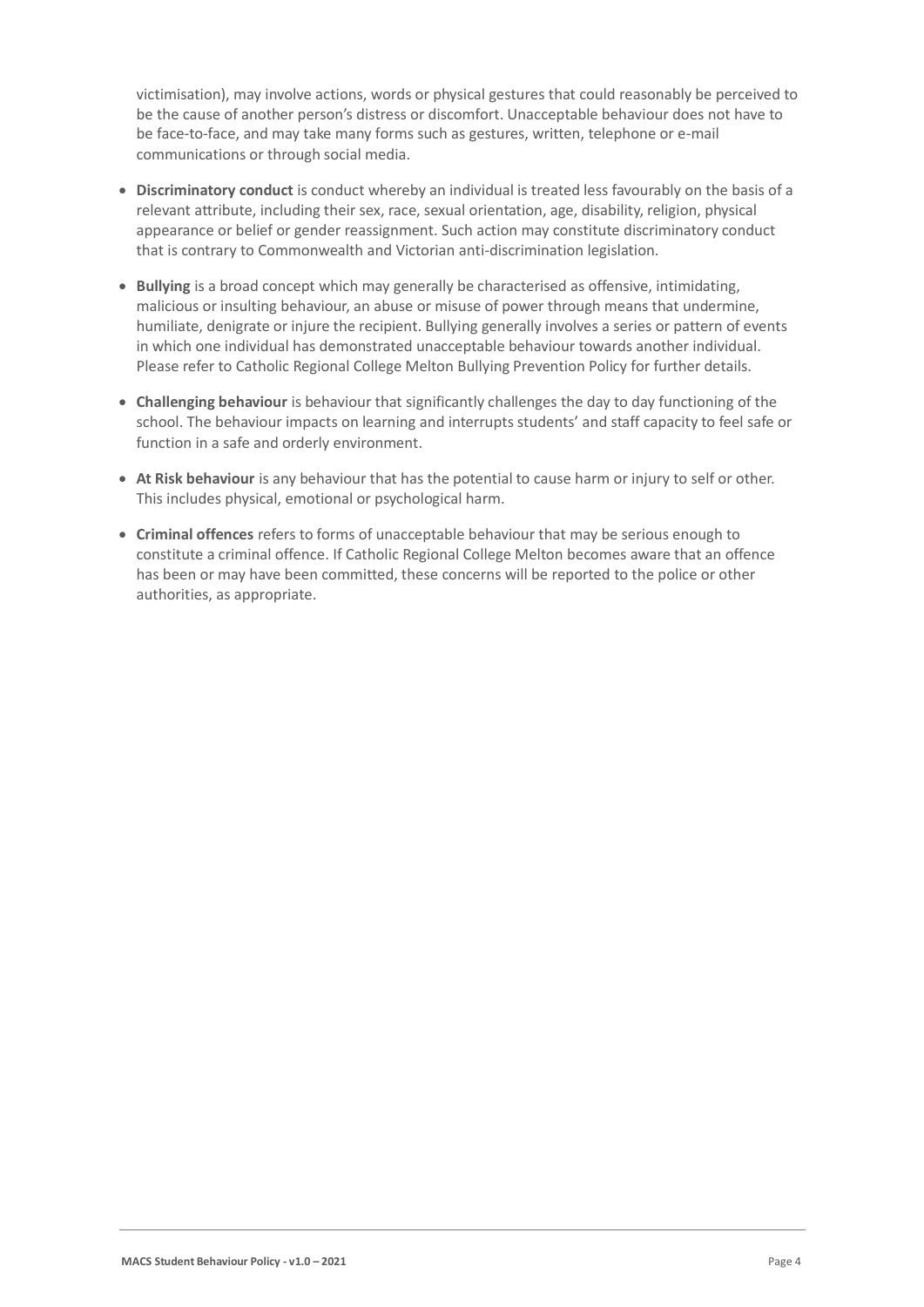### Legislative Context

The *Education Training and Reform Regulations 2017* (Vic.) (sch 4 cl 12) outlines the School's obligations to ensure that the care, safety and welfare of all students attending the School. In discharging its duty of care responsibilities, the School and teaching staff must exercise professional judgment to achieve a balance between ensuring that students do not face an unreasonable risk of harm and encouraging students' independence and maximising learning opportunities. Non-teaching staff, volunteers and external providers must exercise judgment appropriate in the circumstances. The school must also comply with legislation related to Occupational Health and Safety for staff.

This document is informed by relevant Australian and Victorian legislation including:

- *Education and Training Reform Act 2006* (Vic.)
- *Education and Training Reform Regulations 2017* (Vic.)
- *Disability Discrimination Act 1992* (Cth)
- *Disability Standards for Education 2005* (Cth)
- *Equal Opportunity Act 2010* (Vic.)
- *Occupational Health and Safety Act 2004* (Vic.).

This document should be read in combination with the CECV Positive Behaviour Guidelines 2018 and is also informed by the following resources:

- Victorian Registration and Qualifications Authority (VRQA) policy requirements
- National Safe Schools Framework<http://www.education.gov.au/national-safe-schools-framework-0>
- Excel: Wellbeing for Learning in Catholic School Communities
- Health Promoting Schools Framewor[k www.ahpsa.org.au](http://www.ahpsa.org.au/)
- CECV Intervention Framework 201[5 www.cecv.catholic.edu.au/publications/CECV-Intervention-](http://www.cecv.catholic.edu.au/publications/CECV-Intervention-Framework.pdf)[Framework.pdf](http://www.cecv.catholic.edu.au/publications/CECV-Intervention-Framework.pdf)
- Diocesan policy and regulations
- [CECV Safe and Sound Practice Guidelines](https://www.cecv.catholic.edu.au/getmedia/bad5e328-b5f9-4742-a66c-0c7f20ae21ff/Safe-and-Sound-Practice-Guidelines.aspx)

### Shared Behaviour Expectations

The School recognises the importance of providing clear guidance and expectations which are applicable to all members of the school community.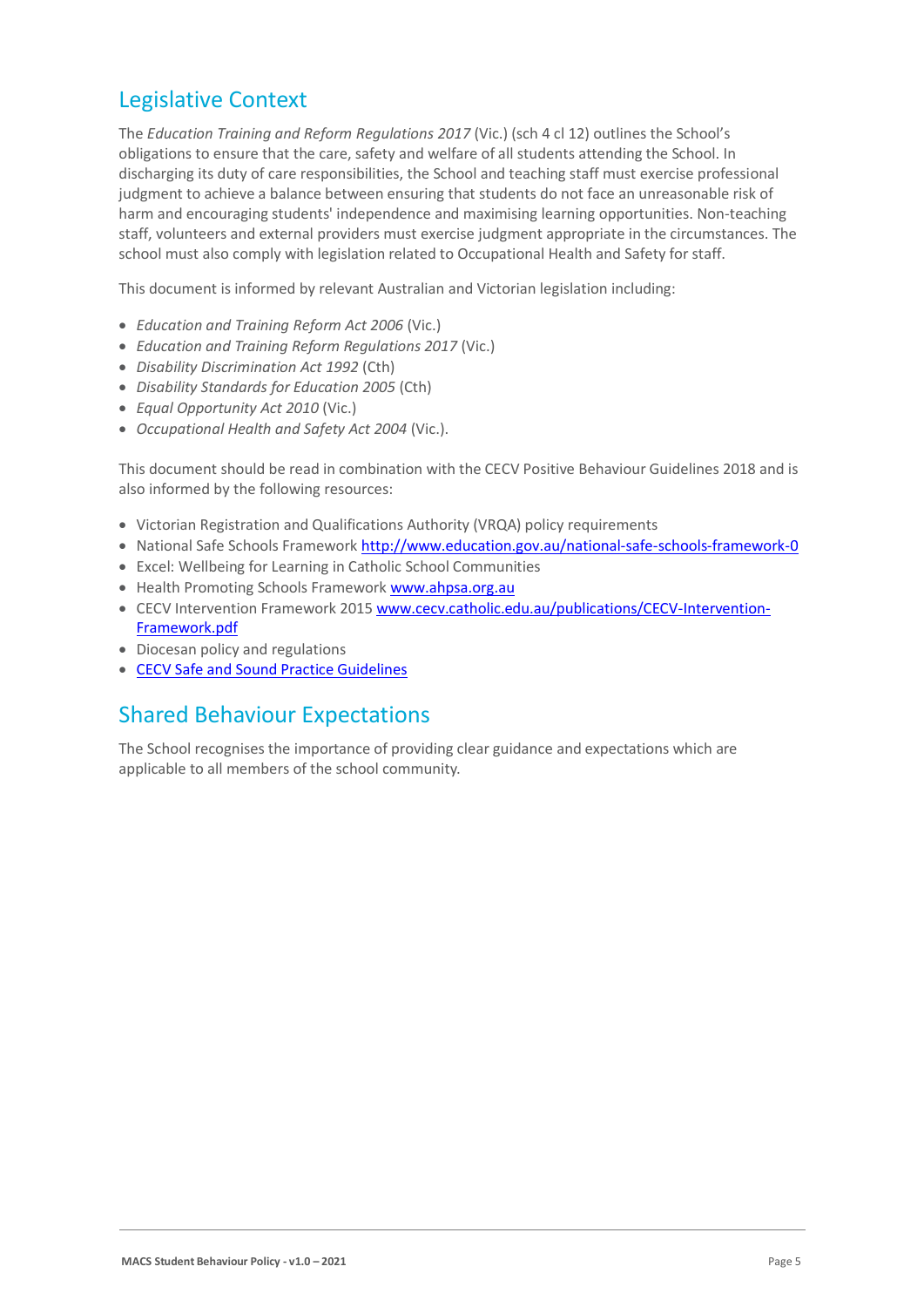The table below sets out the School's expectations for its students, parents and staff.

| <b>Students are expected to:</b> |                                                                                                                                                                                                                                                                                  | <b>Parents/Carers are expected</b><br>to:                                                                                                                                                                                                                                                                                                                                                          | <b>Principals/Teachers &amp; Staff</b><br>will:                                                                                                                                                                                                                                                     |  |
|----------------------------------|----------------------------------------------------------------------------------------------------------------------------------------------------------------------------------------------------------------------------------------------------------------------------------|----------------------------------------------------------------------------------------------------------------------------------------------------------------------------------------------------------------------------------------------------------------------------------------------------------------------------------------------------------------------------------------------------|-----------------------------------------------------------------------------------------------------------------------------------------------------------------------------------------------------------------------------------------------------------------------------------------------------|--|
| 1.                               | take responsibility for their<br>learning and have high<br>expectations in themselves<br>that they can learn                                                                                                                                                                     | 1.<br>have high expectations of<br>their child's behaviour,<br>understand and support<br>the implementation of the<br>School's behavioural<br>expectations                                                                                                                                                                                                                                         | 1.<br>promote positive<br>reinforcement and<br>enhance student self-<br>esteem by having a<br>planned approach for<br>recognising and<br>responding to appropriate<br>behaviour                                                                                                                     |  |
| 2.                               | model the School's core<br>values of respect,<br>endeavour,<br>communication, trust and<br>teamwork                                                                                                                                                                              | openly communicate with<br>2.<br>the School in regard to<br>their child's circumstances                                                                                                                                                                                                                                                                                                            | deliver an inclusive and<br>2.<br>comprehensive<br>curriculum which<br>promotes positive<br>behaviours and<br>emphasises the well-<br>being of every child<br>focusing on pro-social<br>behaviours                                                                                                  |  |
| 3.                               | take responsibility for their<br>own behaviour and the<br>impact of their behaviour<br>on others                                                                                                                                                                                 | 3.<br>cooperate with the School<br>by assisting in the<br>development and<br>enforcement of strategies<br>to address individual<br>needs                                                                                                                                                                                                                                                           | employ whole school and<br>3.<br>classroom practices to<br>establish a climate in<br>which appropriate<br>behaviour is the norm for<br>all students and focus on<br>the implementation of<br>preventative and early<br>intervention strategies to<br>deal with attendance and<br>behavioural issues |  |
| 4.                               | comply with this Policy and<br>work with teachers and<br>parents in developing<br>strategies to improve<br>outcomes to:<br>a) obey all reasonable<br>requests of staff<br>b) respect the rights of<br>others to be safe and<br>learn<br>respect the property<br>C)<br>of others. | provide complete,<br>4.<br>accurate and up to date<br>information when<br>completing an enrolment<br>form and supply the<br>School, prior to and during<br>the course of enrolment,<br>with any additional<br>information as may be<br>requested, including<br>copies of documents such<br>as medical/specialist<br>reports (where relevant to<br>the child's schooling),<br>reports from previous | 4.<br>consistently apply this<br>Policy through a shared<br>collegiate understanding<br>and only exclude students<br>in extreme circumstances                                                                                                                                                       |  |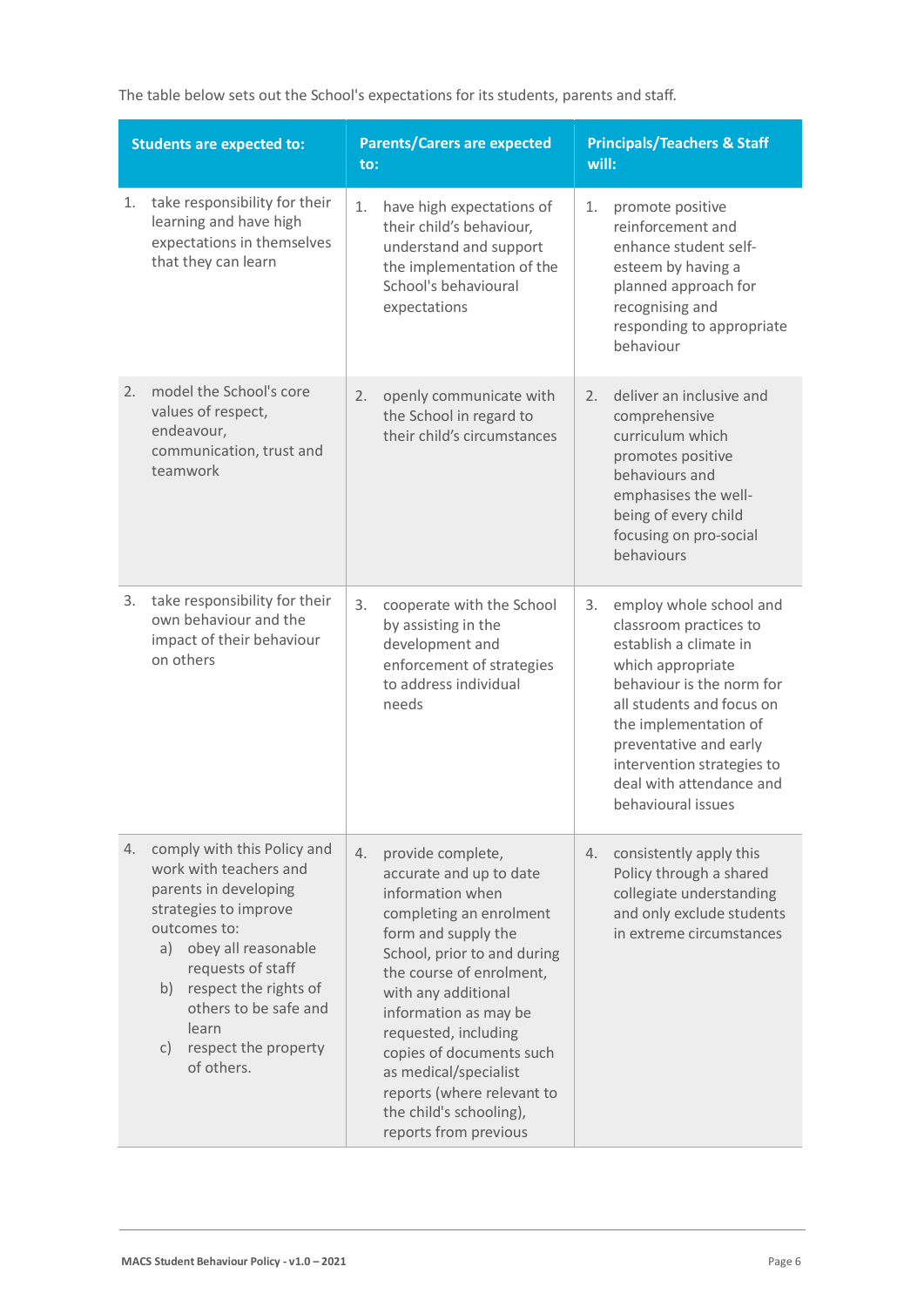|    | schools, court orders or<br>parenting agreements                                                                                                                                                                                                                                                                                          |    |                                                                                                                                                                                                                                                 |
|----|-------------------------------------------------------------------------------------------------------------------------------------------------------------------------------------------------------------------------------------------------------------------------------------------------------------------------------------------|----|-------------------------------------------------------------------------------------------------------------------------------------------------------------------------------------------------------------------------------------------------|
| 5. | comply with the school's<br>behaviour aims and the<br>school's Code of Conduct<br>and to support the school<br>in upholding prescribed<br>standards of dress,<br>appearance and<br>behaviour, in accordance<br>with the terms of your<br>child's enrolment at the<br>School.                                                              | 5. | plan for the professional<br>development needs of all<br>staff to enable them to<br>develop and maintain<br>positive relationships with<br>their students                                                                                       |
| 6. | acknowledge and<br>understand that<br>unacceptable behaviour<br>by a child, or repeated<br>behaviour by a parent or<br>guardian that, in the<br>school's view, is<br>unacceptable and<br>damaging to the<br>partnership between<br>parent/guardian and<br>school, may result in<br>suspension or termination<br>of the child's enrolment. | 6. | recognise that for some<br>students additional<br>support may be needed in<br>the form of staged<br>responses and staff are<br>committed to working<br>with families to<br>reintegrate students in an<br>educational setting after<br>exclusion |

### Attendance Expectations

Ensuring that students attend school each day is a legal requirement. It is also a shared expectation of all students, parents and the wider school community, focusing on positive and pro-social behaviours together with prevention and early intervention.

The school recognises the importance of providing clear guidance on student attendance that is applicable to all members of the school community.

Full details on attendance, expectations to promote attendance, and attendance/absence procedures are set out in the school's **Attendance Policy** and associated Department of Education and Training [School attendance guidelines.](https://www2.education.vic.gov.au/pal/attendance/guidance)

## School Actions and Consequences

Student engagement, regular attendance and positive behaviours will be supported through relationship based whole-school practices, as well as targeted and individualised support when required. Effective student behaviour change and student behaviour support is enhanced through internally-based school support structures, and externally-based family, education, community and interagency partnerships. The School will apply a range of supports and measures to address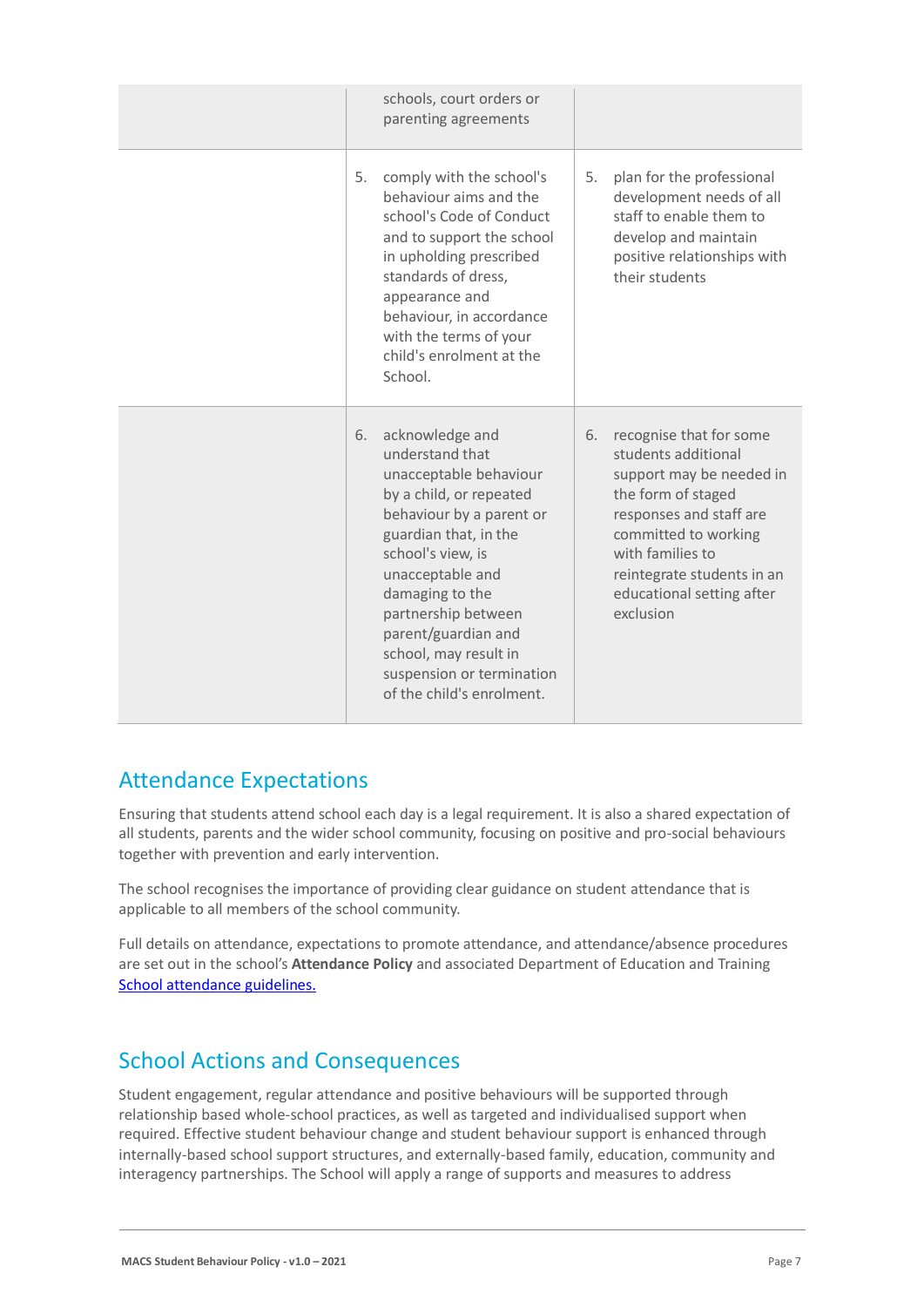inappropriate student behaviour. Where a student acts in breach of the behaviour standards of our school community, the School will institute a staged response, in accordance with the CECV Positive [Behaviour](https://www.cecv.catholic.edu.au/getmedia/bc1d235d-9a98-4bb4-b3ac-84b50fa7c639/CECV-Positive-Behaviour-Guidelines_FINAL2.aspx?ext=.pdf) Guidelines 2018. Where applicable, an incident report will be completed and provided to the Principal or relevant staff member noting the templates provided in the CECV Positive Behaviour Guidelines

#### **Positive reinforcement of appropriate behaviour**

Catholic Regional College Melton will implement culturally inclusive strategies to reinforce appropriate behaviour which may include verbal recognition, individual or class rewards, communication with parents/wider school community, as appropriate.

### **Tier 1: School-wide supports**

Catholic Regional College Melton implements culturally inclusive, school-wide preventative and early intervention strategies and practices for all its students to support positive behaviours, including:

- establishing predictable, fair and democratic classrooms and school environments
- providing physical environments that are conducive to positive behaviours and effective engagement in learning
- ensuring student participation in the development and implementation of whole school expectations
- empowering students by creating opportunities to take responsibility and be involved in decision making
- monitoring attendance and academic progress of students with the view to recognising students at risk and intervening early
- developing Personalised Learning Plans (PLP) in consultation with the Program Support Group (PSG) where appropriate for individual students.

### **Tier 2: Targeted supports**

In addition to Tier 1 supports, some students may require targeted support or interventions to meet behavioural standards, including regular attendance. These students will be supported through a culturally appropriate staged response, including:

- understanding the student's background and needs
- ensuring a clear understanding of expectations by both students and teachers
- providing consistent school and classroom environments
- scaffolding the student's learning program
- data collection and documentation of incidents relating to the management of student behaviours to inform decision making
- revision of the Personalised Learning Plan (PLP) and creation of a Behaviour
- support Plan (BSP) or Attendance Maximisation Plan (AMP) as appropriate
- parent consultation via phone, videoconference or interview
- the Design and Implementation of support strategies that assist the student to self-calm such a quiet space or designated alternative area that they can go to if they are feeling overwhelmed
- case conference with specialist providers or MACS consultants (this may include Aboriginal and Torres Strait Islander or EAL/New Arrival/Refugee Learning Consultants where culturally appropriate).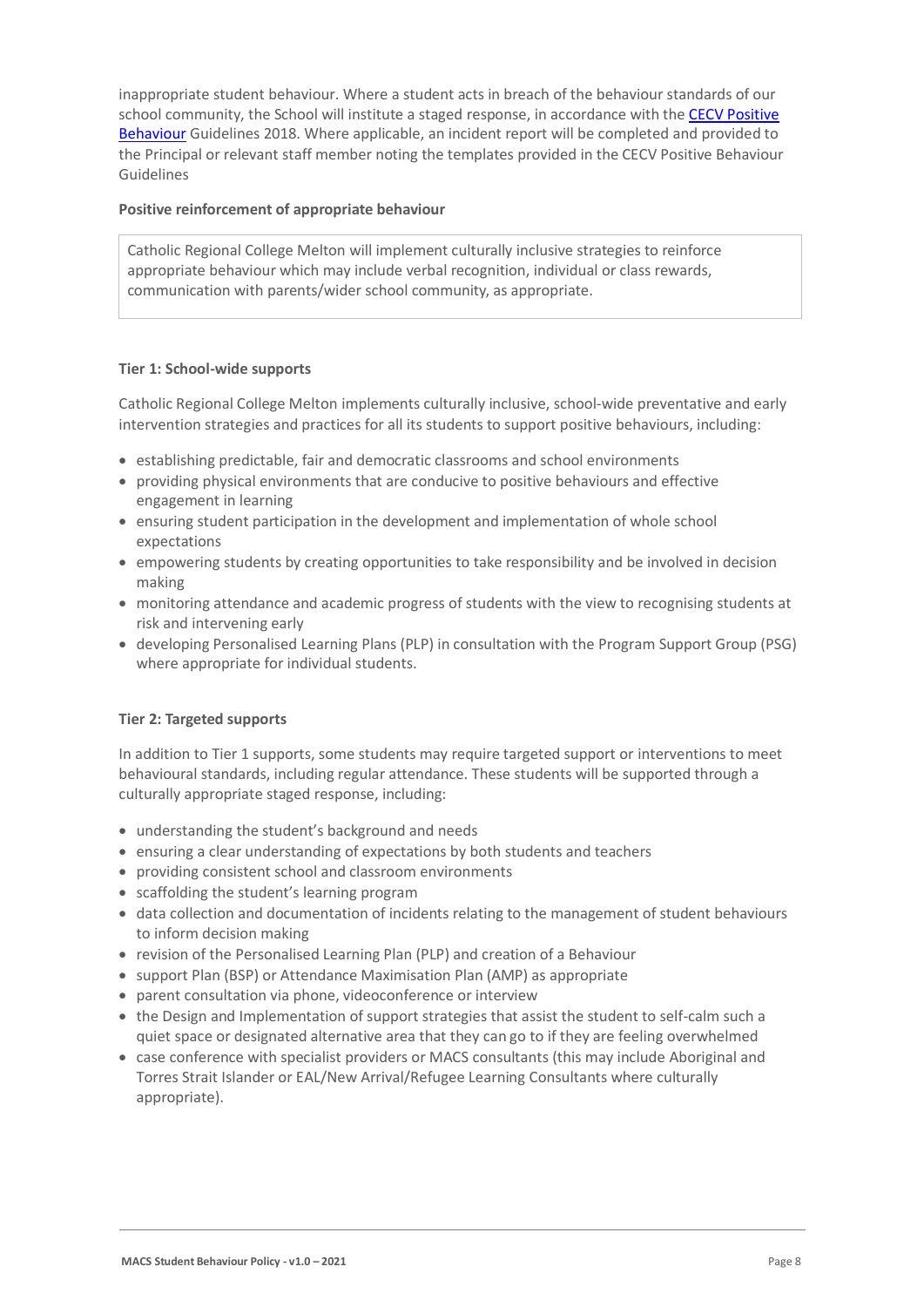#### **Tier 3: Intensive intervention**

When Tier 1 and Tier 2 systems are in place, the foundation for implementing Tier 3 supports is established. Complex behaviours are targeted to remediate and prevent further escalations. Support provided to students at Catholic Regional College Melton will be aligned directly with the goals and targets set out in the students' Personalised Learning Plan (PLP), Behaviour Support Plan (BSP) and Student Safety Plan. Data systems provide school personnel with accurate, timely and practical information for making decisions about the fidelity and impact of individualised interventions that:

- value the student and support positive interaction
- have a clear data-informed strategy focused on preventing the occurrence of an identified behaviour by avoiding or adapting the circumstances that usually trigger this behaviour
- focus on building skills and developing alternative preferred behaviours
- consider the motivation for or functions of behaviours
- use the student's strengths and interests to increase success.

Catholic Regional College Melton will implement more intensive intervention strategies for students presenting with complex and ongoing difficulties or extended school refusal. Development of plans will require support from parents/carers and will often require consent to access specialised services.

Catholic Regional College Melton will support students with complex behaviours of concern through a culturally appropriate staged response which will generally include:

- ongoing implementation of universal and Tier 2 strategies
- use of data to inform and monitor the implementation of evidence-based interventions
- regular Program Support Group meetings to review PLP, BSP, safety plans and/or Attendance Maximisation Plans
- consultations with mutually agreed specialised support services
- implementation of explicit, data informed strategies designed to support the student to display safe behaviours. The design of the individualised support will be informed by the identified function of the behaviour and the explicit teaching of skills and desired behaviours.

### **Consequences for student misbehaviour**

Catholic Regional College Melton adopts a staged response to challenging behaviour and appropriate reinforcement of appropriate behaviour noting that an effective Behaviour Support Plan (BSP) is developed to support the student in learning skills required for positive social interaction, along with the ability to become a more effective and successful learner. Consequences for misbehaviour are also implemented which may take the form of:

- non-verbal warning e.g. eye contact / hand movement / shake of head / teacher positioning to stand near misbehaving student(s)
- verbal warning which identifies the misbehaviour and gives student the opportunity to change his/her behaviour
- moving student in the room to a less disrupting situation
- separating student from the class for a short period of time to provide an opportunity for the student to settle
- readmission to class activity based on student being de-escalated
- student required to stay in after class for set period of time
- student required to complete work during recess / lunchtime
- student engaged in restorative actions supervised by classroom teacher
- student re-entry meeting.

When concerns arise about a student's on-going behaviour or when a student is displaying chronic patterns of problem behaviour, Catholic Regional College Melton will implement a targeted response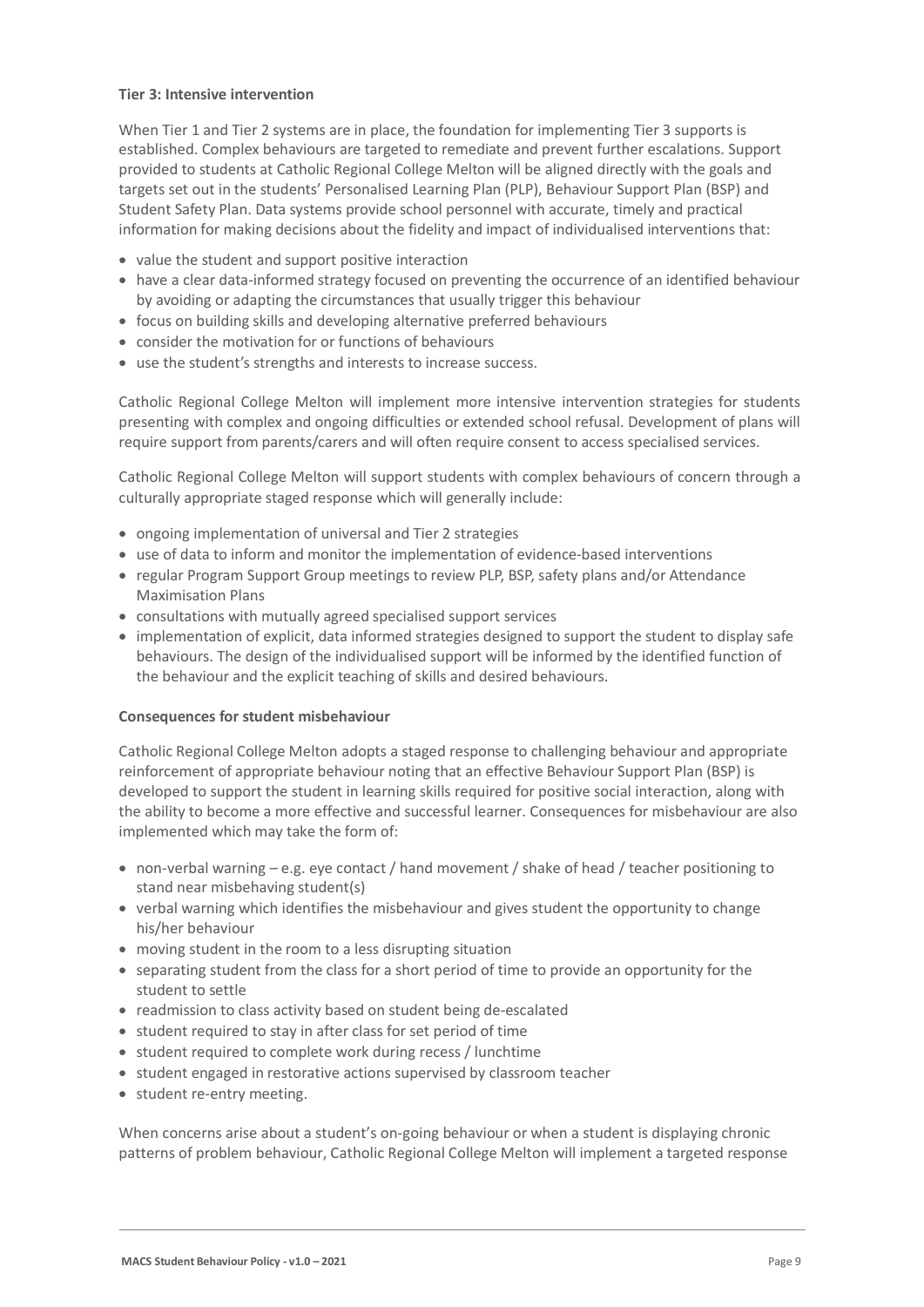to identify and address the presenting issues and reinforce replacement behaviours. This may involve the following support strategies:

- convening a Program Support Group (PSG) meeting involving parents/carers/Learning Diversity/Wellbeing coordinator and the student where appropriate.
- developing/Revising a Personalised Learning Plan (PLP) or attendance plan
- development/Revision of a Behaviour Support Plan (BSP) and/or Safety Plan where appropriate for individual students
- referral to Catholic Education or external Health or Allied Health providers
- consultation with external professionals, paediatrician, psychologist specialist practitioner
- contact with the Regional/Diocesan Office.

Disciplinary measures may be used as part of a staged response to challenging behaviour in combination with other engagement and support strategies to address the range of factors that may have contributed to the student's behaviour. Measures should always be proportionate to the nature of the behaviour, and are best used with support measures to identify and address causes of the behaviour and implementation of strategies to limit reoccurrence of inappropriate behaviour. Supportive actions and any disciplinary measures will be implemented in accordance with the CECV Positive Support Guidelines 2018 and may include:

- review of Behaviour Support and Safety Plans with specialised support
- restorative practice
- withdrawal of privileges
- withdrawal from class activities for a specified period. Where appropriate, parents/carers will be informed of such withdrawals
- withdrawal from class if a student's behaviour significantly interferes with the rights of other students to learn or the capacity of a teacher to teach a class. In situations where the student is not able to comply with the instruction to relocate, the class (all other students) will be relocated/evacuated. The student may be temporarily isolated from regular classroom activities to provide an opportunity to de-escalate or for a specified period of time. Parents/carers should be informed of such withdrawals.
- in circumstances where the student is unable to calm, remains in a heightened state of anxiety or is a danger to self or others, the parents will be asked to take the student home for the remainder of the school day.
- contracts for conduct/attendance/bullying
- suspension (in-school and out of school)
- negotiated Transfer
- expulsion
- referral to police, DHHS, emergency service or appropriate agency.

A student may be excluded from school in situations where all other measures have been implemented without success, or where an immediate suspension is the only appropriate course of action in response to the student's behaviour which may put the health, safety and well-being of other students, staff or themselves at significant risk or where actions require reporting to police or appropriate agencies.

If other strategies are unsuccessful in modifying student behaviour, the School will follow the Melbourne Archdiocese Pastoral Care Policies regarding suspension, negotiated transfer and expulsion.

#### **Corporal punishment**

The use of corporal punishment is expressly prohibited at Catholic Regional College Melton and under the *Education and Training Reform Act 2006* (Vic).

#### **Consultation**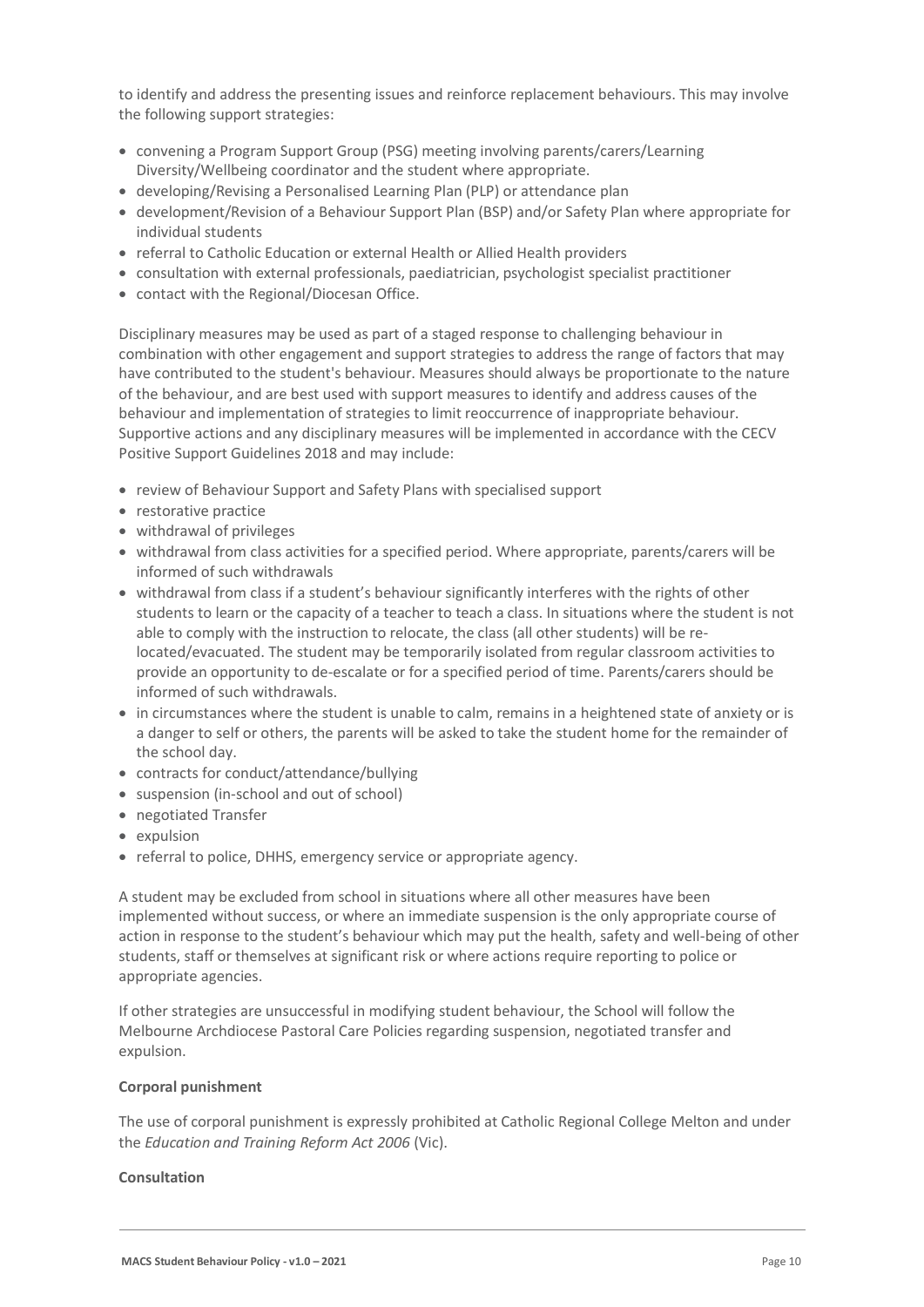As every child's educational needs can change over time, it will often be necessary for the school to review any additional assistance that is being provided to the child, in consultation with parents/guardians and the child's treating medical/allied health professionals, in order to assess:

- whether the additional assistance remains necessary and/or appropriate to the child's needs
- whether the additional assistance is having the anticipated positive effect on the child's individual physical, functional, emotional or educational goals
- whether additional specialised assistance is required
- whether it remains within the school's ability to continue to provide the additional assistance, given any limitations that may exist.

#### **Restraint and Seclusion**

Catholic Regional College Melton will undertake actions to prevent the need for the use of restraint or seclusion in accord with the CECV Positive Behaviour Guidelines 2018.

In alignment with the CECV Positive Behaviour Guidelines 2018

**Physical restraint** is defined as the use of force to prevent, restrict or subdue the movement of a student's body or part of their body where the student is not free to move away. Restraint does not include 'protective physical interventions', which involve physical contact to block, deflect or redirect a student's actions, or disengage from a student's grip.

**Seclusion** is the solitary confinement of a person in a room or area from which their exit is prevented by a barrier or another person. Seclusion includes situations where a person is left alone in a room or area and reasonably believes they cannot leave that room or area even if they may physically be able to (e.g. the door is not locked). In extreme circumstances, e.g. in response to behaviours that cause harm to self or others, teachers will respond by exiting the other students from the learning space to ensure their safety. Where the student continues to display threatening and dangerous behaviour (e.g. wielding a bat), staff will seek to limit harm to others by isolating the student for the minimum amount of time required for the student to calm. Seclusion does not include the use of a safe place, time out or chill out rooms, being conditions that are set up to support the student and often included in Behaviour Support Plans.

If a student is placed in a separate room as a means of seclusion, staff will maintain appropriate supervision of the student.

Whilst Catholic Regional College Melton acknowledges that that prevention is the best strategy, there are limited circumstances in which restraint or seclusion may be deemed appropriate. In making a decision to implement any form of restraint or seclusion, Catholic Regional College Melton staff are aware that their actions may directly increase the risk of injury and trauma, both for the student and for the staff member themselves. Such decisions are usually required to be made in times of high stress. Actions that may be considered reasonable will be made by staff present and will depend on the individual circumstances of each case as a matter of professional judgment.

The use of restraint or seclusion does not form part of any of Catholic Regional College Melton's Behaviour Support Plans or Student Safety Plan. Restraint and seclusion will only be used in limited emergency situations, as outlined below.

1. The student's behaviour poses an imminent threat of physical harm or danger.

- 2. The action is reasonable in all the circumstances.
- 3. There is no less restrictive means of responding in the circumstances.

In the event that restraint or seclusion is used, the least restrictive form of restraint/seclusion will be used for the minimum time possible. The restraint/seclusion will cease as soon as the immediate danger for the student or others is averted.

The clear priority when managing such an incident will be the safety of all concerned. Catholic Regional College Melton's staff involved in an incident of restraint or seclusion will immediately notify the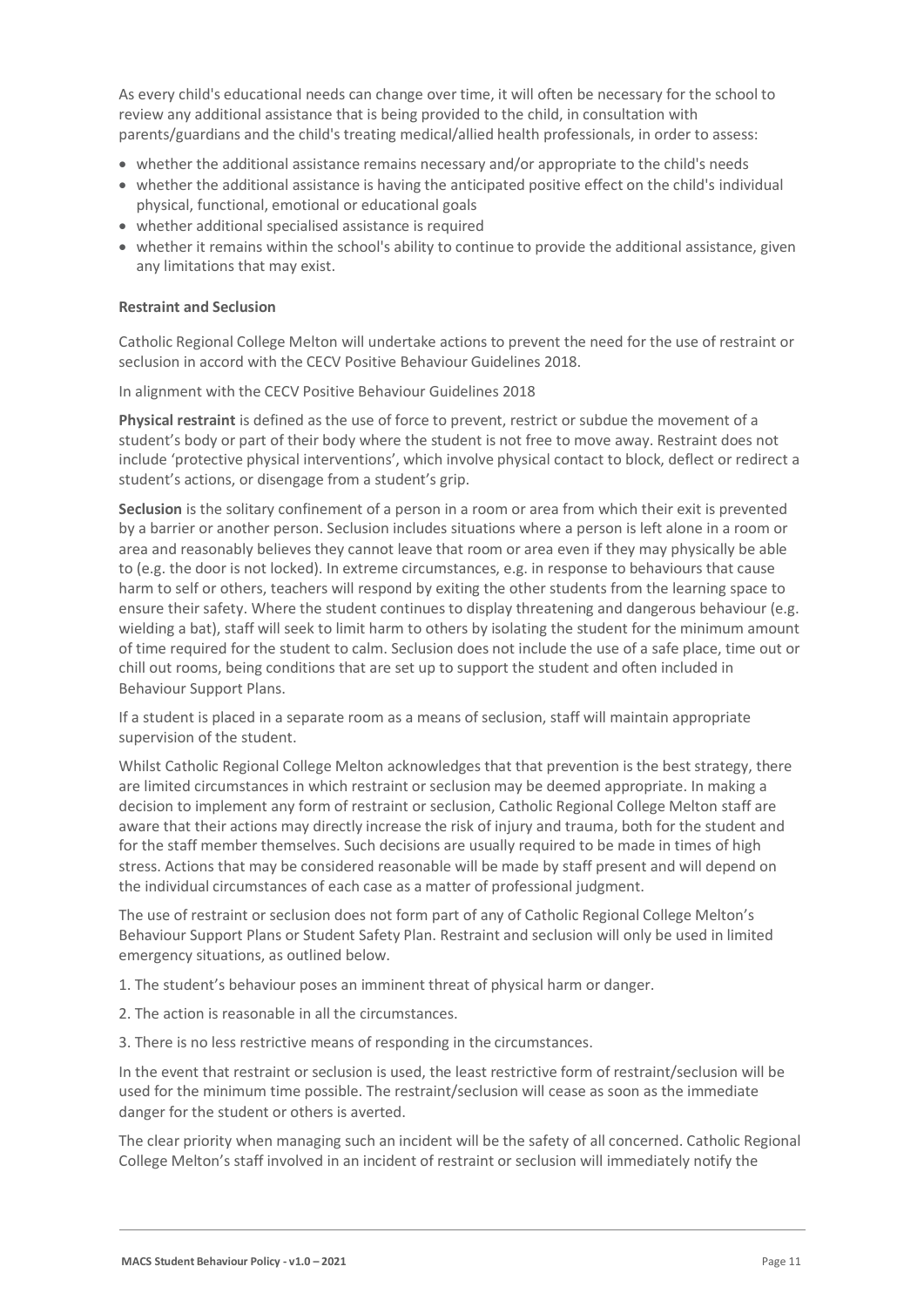principal and provide for the immediate care and safety or those concerned. The student's parents will be contacted. A post incident evaluation and report will be completed in accord with the templates and processes outlined in the CECV Positive Behaviour Guidelines 2018.

## Assessing and Mitigating Risk

To assist the school to discharge its safety responsibilities, Catholic Regional College Melton will adhere to an Occupational Health & Safety Program through which potential safety hazards are identified and analysed in terms of the likelihood of an event occurring, and the potential consequences if the event was to occur. A similar risk based approach is taken with respect to Student Duty of Care, with the definitions of likelihood and consequences. Catholic Regional College Melton will refer to CECV publications and may engage the services of the Catholic Education Office for the purpose of assessing student safety risks and determining how best to support the needs of the students, staff and broader community.

It is important that all staff consistently enforce school rules and safety policies, and actively engage in ensuring the physical and emotional wellbeing of students.

References:

- CECV Positive Behaviour Guidelines 2018 Templates
- Behaviour Support Template
- Student Safety Plan Template (A&B)
- Record of Restraint and Seclusion
- Post Incident Checklist for Principals
- Risk Assessment Tool
- Diocesan policy and regulations
- CECV Safe and Sound Practice Guidelines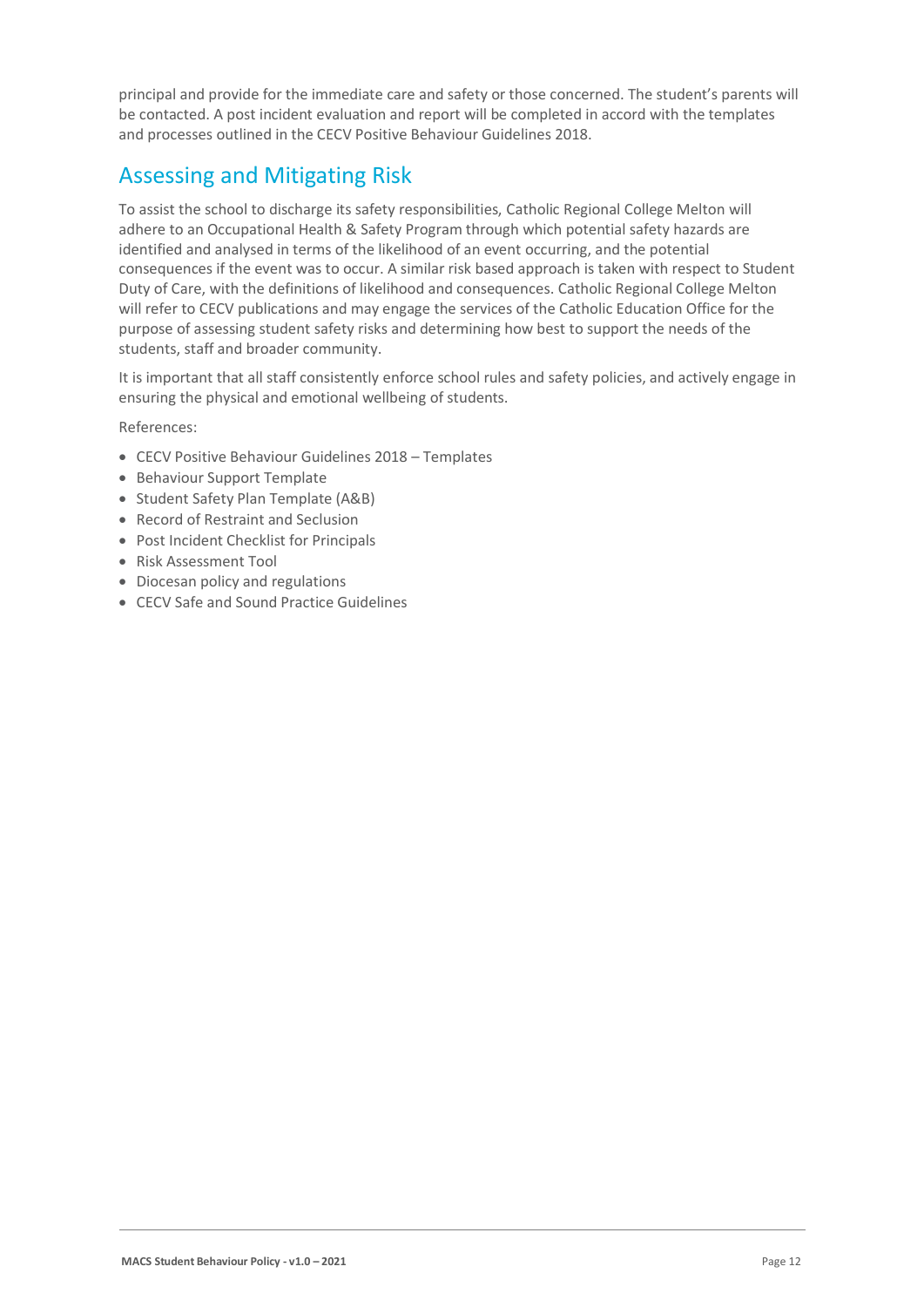### Appendix 1 – General Information relating to disciplinary measures

- **Withdrawing privileges** Catholic Regional College Melton can withdraw student privileges as a consequence of breaching classroom or school behavioural standards. Catholic Regional College Melton notes that the specific privileges withdrawn may vary between students based on the individual student's support plan, however they may include things such as representing the school at inter-school sports or attendance at a school event. This must be time-limited and the risk to the student's engagement should be taken into account. The student must be told why privileges are withdrawn, and how they should behave for privileges to be reinstated.
- **Withdrawal from class** If a student's behaviour significantly interferes with the rights of other students to learn or the capacity of a teacher to teach a class or where there is possibility of harm to others, that student may be temporarily removed from regular classroom activities. In more serious cases the student may be required to leave the classroom for a specified period of time. Schools have a duty of care to ensure that students are supervised at all times, including when they are removed from a class. Where appropriate, parents and carers will be informed of such withdrawals.

Withdrawal from class does not constitute formal school exclusion such as suspension (including inschool suspension) or expulsion.

• **Suspension, Negotiated Transfer or Expulsion.** In some instances it may be appropriate to suspend or expel a student who consistently compromises the safety and order of the school in order to protect the learning environment for remaining students and continue with effective teaching.

Suspension and expulsion are serious disciplinary measures and are for when other measures have not produced a satisfactory response, or where there is a threat to another person and immediate action is required.

• **Suspension** occurs when a student's attendance at school has been temporarily withdrawn on the authority of the principal, for a set period of time.

Suspension allows the parties involved to reflect on and enter into dialogue about the behaviour and circumstances that have led to the suspension, and to plan and/or review learning and behaviour supports to assist a student to engage positively with school and learning.

- **Negotiated transfer** means a documented and mutually agreed move to another school is arranged. Negotiated transfer occurs when all other pastoral and discipline measures, including suspension, have failed to resolve an issue of serious inappropriate student behaviour. A negotiated transfer ends the enrolment agreement with the first school and requires an enrolment in another school.
- **Expulsion** Expulsion involves the termination of the contract entered into at the time of the enrolment by the parent(s)/carer(s)/relevant person. Catholic Regional College Melton's enrolment agreement explicitly records at the time of acceptance of the enrolment of a student that unacceptable behaviour by a child, or parent may result in suspension or termination of the child's enrolment.

Catholic Regional College Melton will ensure that policies and processes associated with negotiated transfer, suspension and expulsion align with [Melbourne Archdiocese Catholic Schools Policy 2.26](https://www.macs.vic.edu.au/About-Us/Policies/Pastoral-Care-of-Students.aspx)  [Pastoral Care of Students.](https://www.macs.vic.edu.au/About-Us/Policies/Pastoral-Care-of-Students.aspx)